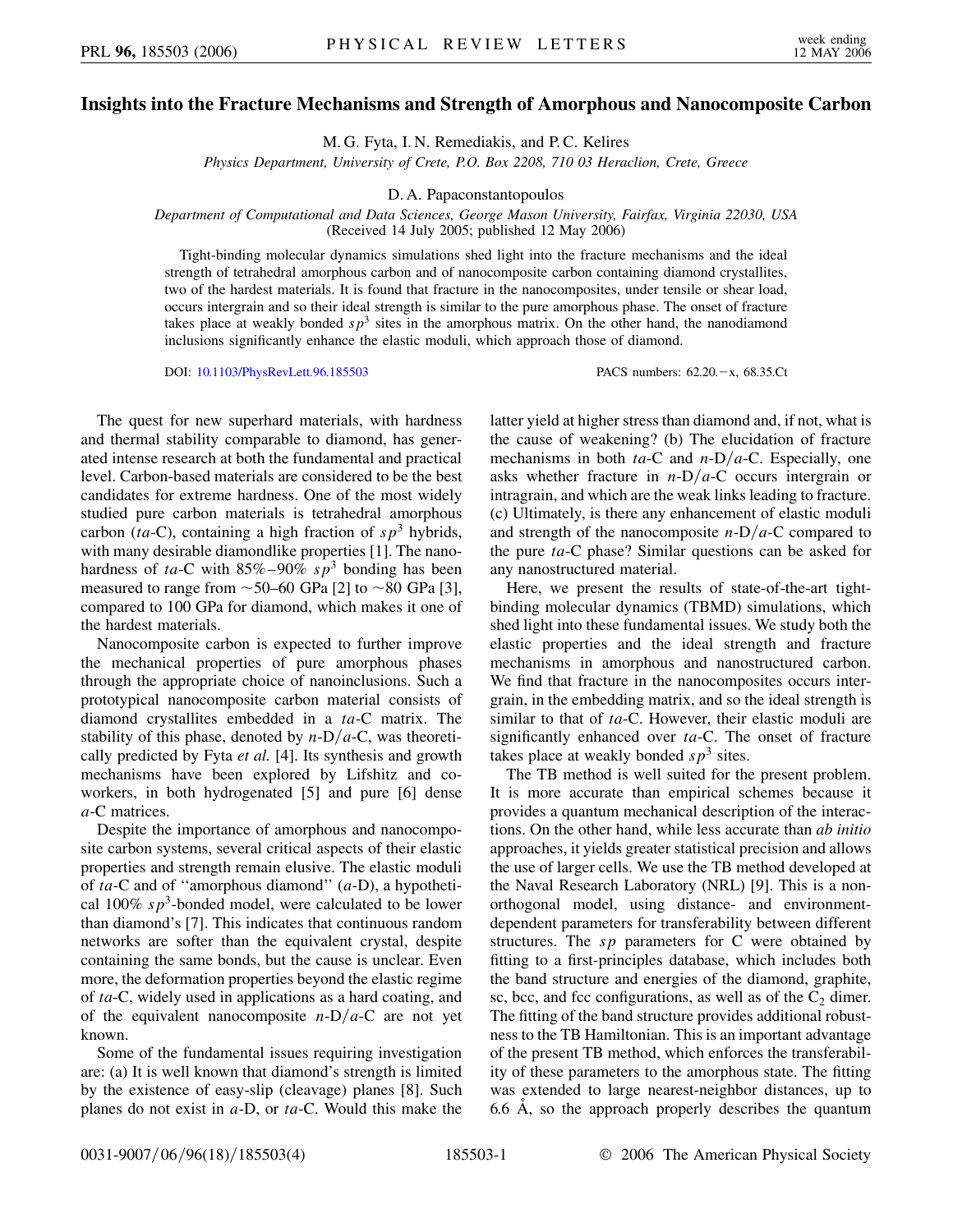mechanical effects of bond breaking and microfracture. The equilibrium bulk, shear, and Young's moduli and the density of diamond are calculated at 480 (443) GPa, 494 (476) GPa, 1300 (1145) GPa, and 3.65 (3.51) g cm<sup>-3</sup>, respectively, compared to the experimental values given in parentheses. For a review of the NRL-TB scheme, see Ref. [10].

We use supercells of 512 atoms with periodic boundary conditions (PBC). The  $n-D/a-C$  structures contain a spherical nanocrystal in the middle, surrounded by dense amorphous carbon. They were generated by melting and subsequent quenching at constant volume, in the canonical (*N;V; T*) ensemble of a diamond structure, while keeping the atoms in the central spherical region frozen in their positions [4]. After quenching, producing amorphization of the surrounding matrix, the cells are fully relaxed with respect to atom positions and volume. The density and coordination of the matrix is controlled by the initial starting volume of the supercell. The pure *a*-C cells are also generated by quenching from the melt. In both cases, the liquid was prepared at 6000 K, and typical quenching durations and rates used are 40 ps and 300 K/ps, respectively. In addition, we examine the properties of the Wooten-Winer-Waire (WWW) model [11] of *a*-D, which serve as a benchmark for the calculated properties of *a*-C and  $n-D/a$ -C networks. The WWW structure (512 atoms) is fully relaxed with the NRL-TBMD approach. All calculated properties are inferred at 0 K.

Two of the TBMD-generated structures, at equilibrium, are shown in Fig. 1. Panel (a) portrays a typical nanocomposite network. Because of the PBC, this corresponds to a special case, where we have a homogeneous dispersion of crystallites of equal size in the matrix, at regularly ordered positions. The diamond nanocrystal has a diameter of 12.5 Å and its volume fraction is 31%. The density of the matrix  $\rho_{\text{am}}$  is 3 g cm<sup>-3</sup>, and its mean coordination  $\bar{z}_{\text{am}}$  is 3.8. Panel (b) shows an equivalent single-phase *ta*-C network with the same  $s p^3$  content and density. The  $s p^2$  sites are largely clustered. The network contains a considerable fraction of both three- and four-membered (3-*m* and 4-*m*)



FIG. 1 (color online). Ball-and-stick models for (a) a  $n-D/a-C$ network, and (b) a pure *ta*-C structure. Red (empty) spheres denote  $sp^2$  ( $sp^3$ ) sites. In (a), atoms belonging to the nanocrystal are represented by black spheres.

rings, as computed using the shortest-path criterion of Franzblau [12]. Specifically, there are 20 3-*m* and 38 4-*m* rings. The vast majority of sites involved in such small rings are  $sp^3$ ,  $\sim$ 95%. The average bond length in 3-*m*  $(4-m)$  rings is 1.50 (1.55) Å. These characteristics are in excellent agreement with what state-of-the-art *ab initio* MD simulations predict [13]. For example, in a network of a similar density with 125 atoms, three 3-*m* and 11 4-*m* rings, composed of  $s p<sup>3</sup>$  atoms, with average bond lengths of  $1.5-1.6$  Å were found. This comparison shows that the present TB method treats accurately the strain energy of  $sp<sup>3</sup>$  sites in small rings. Also, the density-coordination  $(sp<sup>3</sup>]$  fraction) relation for the *a*-C networks is found to be linear, in agreement with experiment and recent TBMD simulations using a different TB Hamiltonian [14].

We begin our analysis by examining the elastic properties of the networks. As a representative quantity, we calculated their bulk modulus *B* as a function of the  $sp^3$ fraction in the cells, by fitting the energy versus volume curves with the Murnaghan equation of state. Figure 2 shows the variation of *B* for various nanocomposite structures and for single-phase *a*-C. The values for diamond and *a*-D are shown for comparison. The moduli of *ta*-C networks ( $s p^3$  fraction  $\geq 60\%$  [4]) are quite high, and that of  $a$ -D reaches  $\sim$ 90% of the diamond value, confirming previous calculations [7,14]. Clearly, the moduli of  $n-D/a$ -C networks are considerably higher than those of *a*-C. A mean increase over 10% is evident. The enhancement becomes stronger as the  $sp^3$  fraction, or the density, increases. A similar effect is seen as the size, or volume fraction, of the nanocrystals increases. Impressively, beyond a certain point, *B*'s are shown to exceed the *a*-D value and approach that of diamond. We conclude that the elastic response of the composite structures to hydrostatic deformation is controlled by the nanoinclusions.



FIG. 2 (color online). Bulk modulus as a function of  $sp<sup>3</sup>$ content for  $a$ -C and  $n$ -D/ $a$ -C, with nanodiamonds of different diameter *d*. Calculations for bulk diamond (D) and *a*-D (the fully tetrahedral WWW model of *a*-C) are also shown for comparison.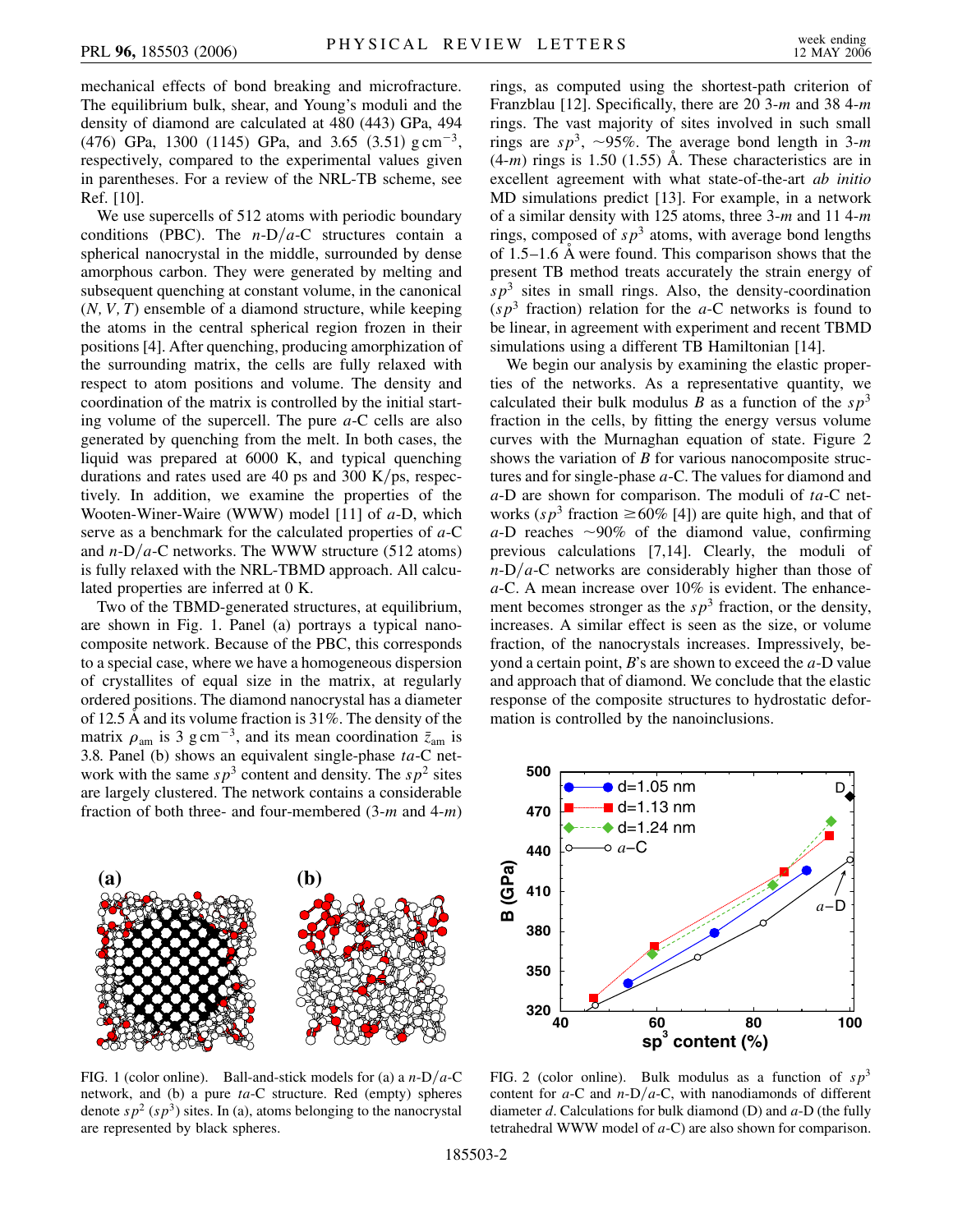We now turn to the calculations of the ideal strength [15,16] of the materials under study. This is the maximum stress that a material can sustain under nonhydrostatic loads before becoming unstable and yielding to plastic deformation or fracture. In order to check the validity of the employed method, we calculated the ideal tensile and shear strengths for diamond. From the stress-strain curves (not shown), and in the case of tensile load, we found 209 (225) GPa for the  $\langle 100 \rangle$  direction, 130 (130) for the  $\langle 110 \rangle$ , and 124 (95) GPa for the  $\langle 111 \rangle$  direction. In the case of shearing, we found 130 (93) GPa for the  $\{111\}\langle112\rangle$  slip system. Our results are in good agreement with the *ab initio* results of Telling *et al.* [8], given in parentheses, and confirm that the  $\{111\}$  plane is the easy-slip plane in diamond. The corresponding tensile strain at the maximum strength is 0.28, 0.21, and 0.15 for  $\langle 100 \rangle$ ,  $\langle 110 \rangle$ , and  $\langle 111 \rangle$ , respectively. The critical shear strain is 0.23.

Having established the reliability of the method, we proceed to the study of our amorphous and nanocomposite structures. For the latter, we apply tensile load in the  $\langle 111 \rangle$  direction and shear load on the  $\{111\}$  plane in the  $\langle 112 \rangle$  direction. The crystallographic directions are those of the nanodiamond region. The *a*-C phases are highly isotropic, therefore all directions of tensile or shear load are equivalent.

The structures were strained in a series of incremental strains. At each step, atomic positions were fully relaxed with TBMD. The stress was extracted by differentiating the energy with respect to strain. The resulting stress-strain data points and fitted curves, for both tensile and shear load, are shown in Fig. 3. There are a number of important aspects of these results. The first is that all structures have significantly lower ideal strengths and critical strains than diamond, including the *a*-D model which is 100%  $sp^3$ bonded and has no planes of cleavage.

Obviously, the difference stems from the weaker character of the C-C bond in the amorphous network. Note that while the modulus of *a*-D reaches 90% that of diamond, its strength is only about half. This indicates softer angular forces, due to dihedral disorder, which render the  $sp<sup>3</sup>$ hybrids more easily unstable under nonhydrostatic stresses



FIG. 3 (color online). Stress versus strain curves for the various structures studied in this work. The  $ta-C$  and  $n-D/a-C$ contain 80%  $s p^3$  sites in the amorphous matrix; the *a*-C cell contains  $50\%$   $sp^3$  sites. Lines are fits to the data points. (a) Tensile load in the (111) direction. (b) Shear load on the [111] plane in the (112) direction.

at the bond-breaking regime, far from equilibrium. On the other hand, radial rigidity near equilibrium is not so weakened, giving rise to high elastic moduli. In the case of *ta*-C, we have, in addition, the presence of  $s p^2$  sites, which might contribute to the further decrease of strength, as it is evident in Fig. 3. We analyze these issues more deeply below.

Our most striking finding is that the ideal strength of  $n-D/a-C$  is about equal to that of *ta-C*, when having equivalent amorphous networks, for both tensile and shear loads. It indicates that the nanoinclusions do not actually contribute to the increase of strength, but that this is rather controlled by the other part of the composite structure, the amorphous matrix.

In order to understand this result, we examined the fracture mechanisms in our networks. For this purpose, we analyzed the microstructure just after the critical strain when bonds start to break. We consider a bond as being broken when its length has become longer than the first minimum in the pair distribution function of the network at equilibrium [17]. The so extracted cutoff distances are 1.90  $\AA$ , for the amorphous networks, and 1.75  $\AA$  for the nanodiamond crystallite. (For  $n-D/a-C$ , the partial functions in the two components were extracted.)

Figure 4 shows ball-and-stick models of *ta*-C and nanocomposite carbon under critical tensile strain. Atoms that have lost at least one bond are distinguished, according to their hybridization, from atoms with no broken bonds. It is clear that bond breaking in the nanocomposite takes place in the amorphous matrix and not in the nanodiamond, i.e., fracture occurs intergrain and not intragrain. Only at the interface some originally elongated nanodiamond bonds are broken. (Stress in the nanodiamonds is mostly concentrated towards the interface [4].) This picture explains why the ideal strengths and corresponding strains of  $n-D/a-C$ and *ta*-C are about equal. The fracture mechanisms in both materials are similar.

Interestingly, the vast majority of atoms involving broken bonds are  $s p^3$  hybrids, in both the *n*-D/*a*-C and *ta*-C



FIG. 4 (color online). Ball-and-stick models for fracture in (a) single-phase *ta*-C and (b) nanocomposite  $n-D/a-C$ , of similar densities. Beige and empty spheres denote  $s p^2$  and  $s p^3$  sites with no broken bonds, respectively. Dark spheres show atoms of the nanodiamond. Pink and blue spheres denote broken  $sp<sup>2</sup>$  and  $s p<sup>3</sup>$  sites, which lost at least one bond, respectively.